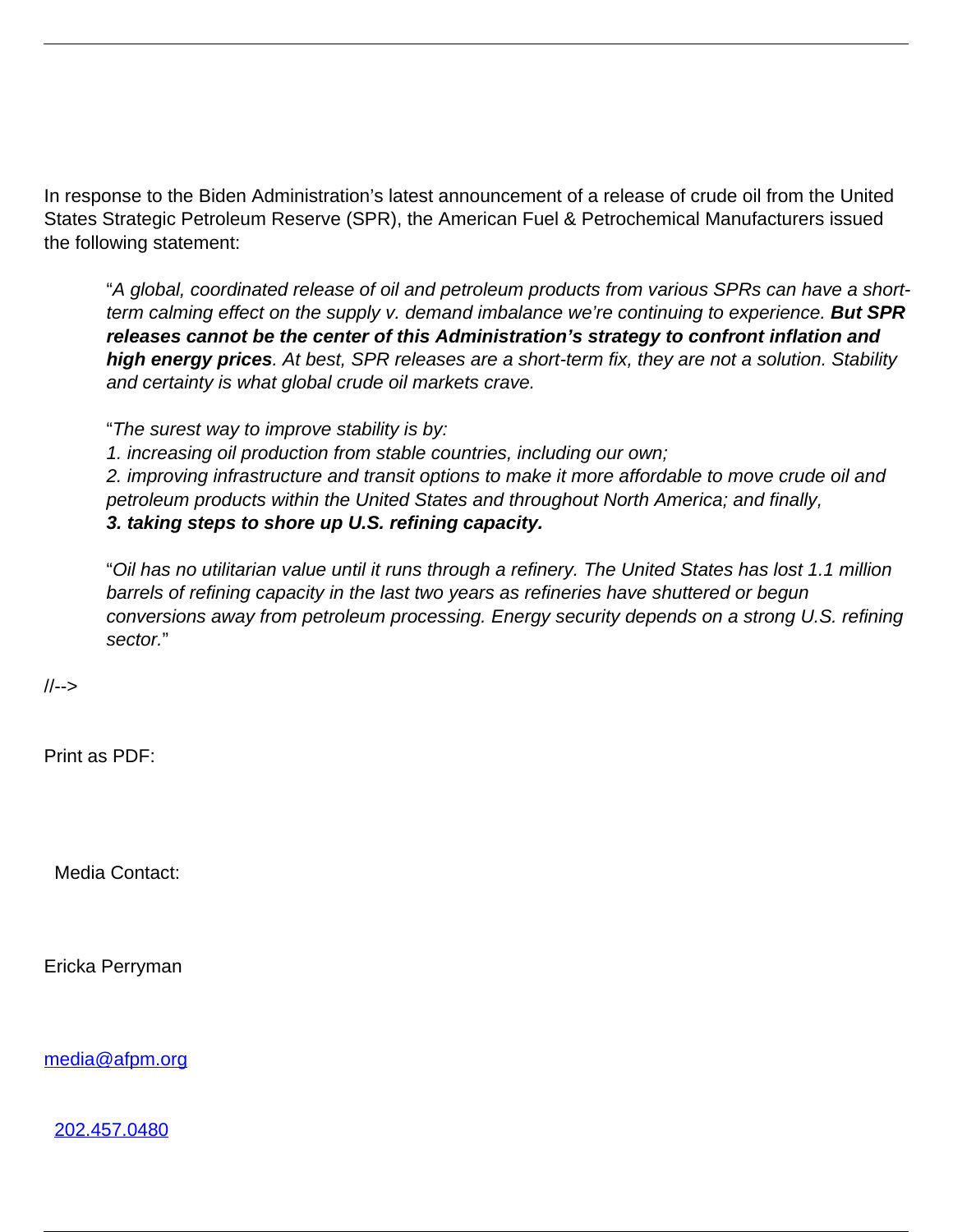The American Fuel & Petrochemical Manufacturers (AFPM) is the leading trade association representing the makers of the fuels that keep us moving, the petrochemicals that are the essential building blocks for modern life, and the midstream companies that get our feedstocks and products where they need to go. We make the products that make life better, safer and more sustainable — we make progress.

| <b>Topics</b>                              |
|--------------------------------------------|
| <b>Fuel Products</b>                       |
| <b>Petrochemical Products</b>              |
| <b>Markets &amp; Supply</b>                |
| <b>U.S. Resources</b>                      |
| <b>Global Markets</b>                      |
| <b>Transportation &amp; Infrastructure</b> |
| <b>Prices</b>                              |
| <b>Reserves</b>                            |
| <b>Trade</b>                               |
| <b>Tax</b>                                 |
|                                            |
| Tags                                       |
| pipelines                                  |

[midstream](/tag/midstream)